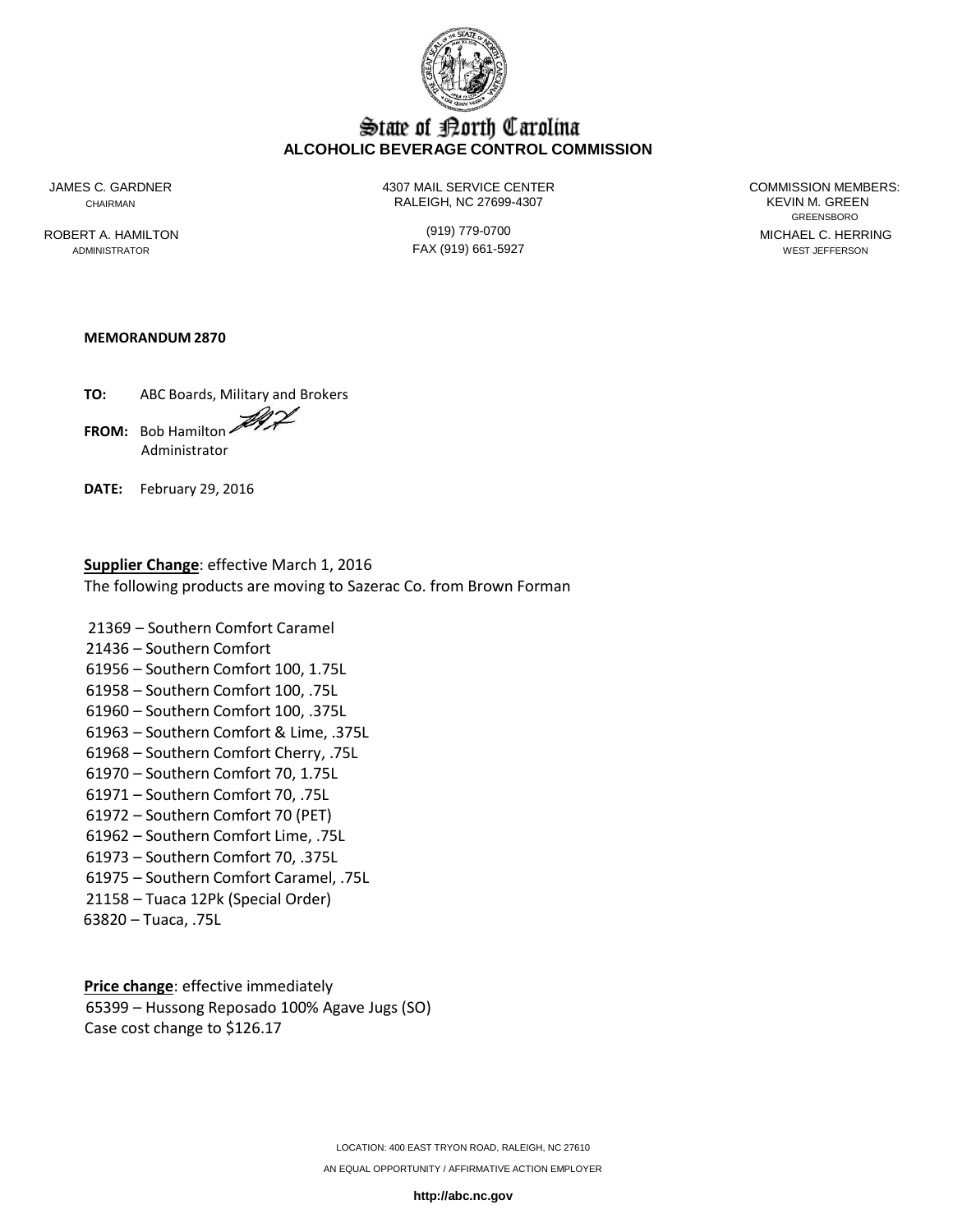# **UPC, SCC, Case weight changes**: effective March 1, 2016

**46592** – Stoli Vanil, .75L UPC: 811751020472 SCC: 10811751020479 Case Wt. Changing from 32 to 33

**46576** – Stoli Oranj, .75L UPC: 811751020397 SCC: 10811751020394 Case Wt. Changing from 32 to 33

**46589** – Stoli Strasberi, .75L UPC: 811751020519 SCC: 10811751020516 Case Wt. Changing from 32 to 33

**46581** – Stolichnaya 100, .75L UPC: 811751020588 SCC: 10811751020585

**46595** – Stolichnaya 80, .75L UPC: 811751020007 SCC: 20811751020001 Case Wt. Changing from 32 to 33

**70020** – Beluga Noble (SO) Change vendor to MHW/ Beluga

**70021** – Beluga Gold Line (SO) Change vendor to MHW/ Beluga

#### **Broker change**: effective immediately

Serralles USA broker change to Republic National – Sparrow Division

| <b>NC Code</b> | <b>Brand Name</b>             | <b>Filing Type</b> |
|----------------|-------------------------------|--------------------|
| 20367          | Don Q Gran Anejo VAP          | Listed             |
| 29449          | <b>Death's Door Whiskey</b>   | Special Order      |
| 40700          | <b>Death's Door Gin</b>       | Listed             |
| 43366          | Death's Door Vodka            | Special Order      |
| 47141          | <b>Caliche Rum</b>            | Special Order      |
| 47205          | <b>Black Beard Spiced Rum</b> | Special Order      |
| 47886          | Don Q Gold Rum                | Special Order      |
| 47890          | Don Q Anejo                   | Special Order      |
| 47892          | Don Q Limon                   | Special Order      |
| 47894          | Don Q Mojito                  | Special Order      |
| 47896          | Don Q Coco Coconut            | Special Order      |
| 47907          | Don Q Cristal Rum             | Listed             |
| 47909          | Don Q Cristal Rum             | Listed             |
| 47910          | <b>Don Q Pasion</b>           | Special Order      |
| 47915          | Palo Viejo Gold               | Special Order      |
| 47916          | Palo Viejo White              | Special Order      |

LOCATION: 400 EAST TRYON ROAD, RALEIGH, NC 27610 AN EQUAL OPPORTUNITY / AFFIRMATIVE ACTION EMPLOYER

**[http://abc.nc.gov](http://abc.nc.gov/)**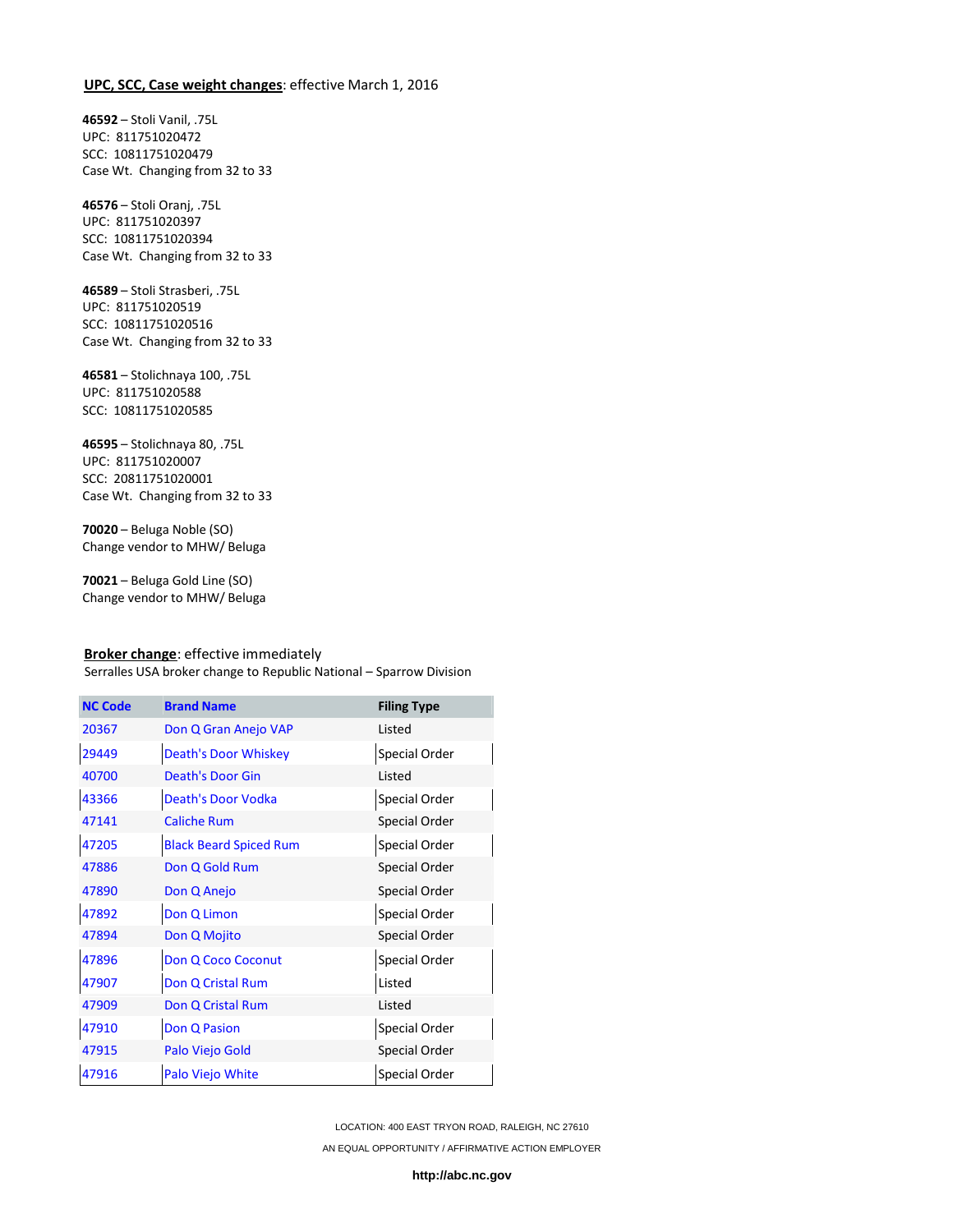#### **Broker change**: effective immediately

#### Carolina Distillery has appointed Republic National Charlotte Division as their brokerage.

| <b>Brand Name</b><br>Code                                | <b>RBP</b> | <b>Size</b> | Proof | <b>Filing Type</b> |
|----------------------------------------------------------|------------|-------------|-------|--------------------|
| 20774 Carriage House Grape Brandy                        | \$39.85    | .75L        | 80    | Unlisted           |
| 66047 Good Old Mountain Shine Apple Pie                  | \$19.95    | .75L        | 70    | Listed             |
| 66050 Carriage House Apple Brandy                        | \$29.65    | .75L        | 80    | Listed             |
| 66051 Carriage House Apple Brandy (Commemorative Bottle) | \$23.90    | .75L        | 80    | Unlisted           |
| 66052 Carriage House Artist Edition                      | \$34.10    | .75L        | 90    | Listed             |
| 66054 Carriage House Strawberry Infusion Brandy          | \$23.95    | .75L        | 60    | Listed             |
| 66057 Carriage House White Brandy                        | \$23.95    | .75L        | 90    | Listed             |
| 66060 McCreery Mud                                       | \$24.15    | .75L        | 40    | Listed             |

#### **Broker change**: effective **April 1, 2016**

Bacardi USA has appointed Southern Wine & Spirits as their new brokerage effective April 1. Republic National - Alliance Division will remain the broker until the effective date above.

# **Remit to address changes**:

Dark Corner Distillery PO Box 758 Harvard, MA 01451 Attn.: Pat Sperduto

Cooper Spirits International c/o JLP and Associates 3837 West Chester Pike Newtown Square, PA 19073 Attn.: Lisa Pizzi

American Spirits Exchange 408 E 4<sup>th</sup> Street, Suite 209 Bridgeport, PA 19405

Vendor 177, Tequilas Premium is changing to MHW/Tequilas Premium MHW/Tequilas Premium 1129 Northern Blvd, Suite 312 Manhasset, NY 11030

Monarca Spirits 1505 22<sup>nd</sup> Street, NW Washington, DC 20036

#### **Supplier Change**:

Effective immediately the supplier for these two special order productsis Total Beverage Solution. The broker remains the same- Republic National Sparrow Division

| <b>Code</b> Brand Name       | <b>RBP</b>      | <b>Size</b> | Proof | <b>Filing Type</b> |
|------------------------------|-----------------|-------------|-------|--------------------|
| 63556 Limoncello Di Capri    | 26.25           | .75L 64     |       | Sp Order           |
| 63735 Molinari Caffe Liqueur | $26.25$ .75L 72 |             |       | Sp Order           |

LOCATION: 400 EAST TRYON ROAD, RALEIGH, NC 27610

AN EQUAL OPPORTUNITY / AFFIRMATIVE ACTION EMPLOYER